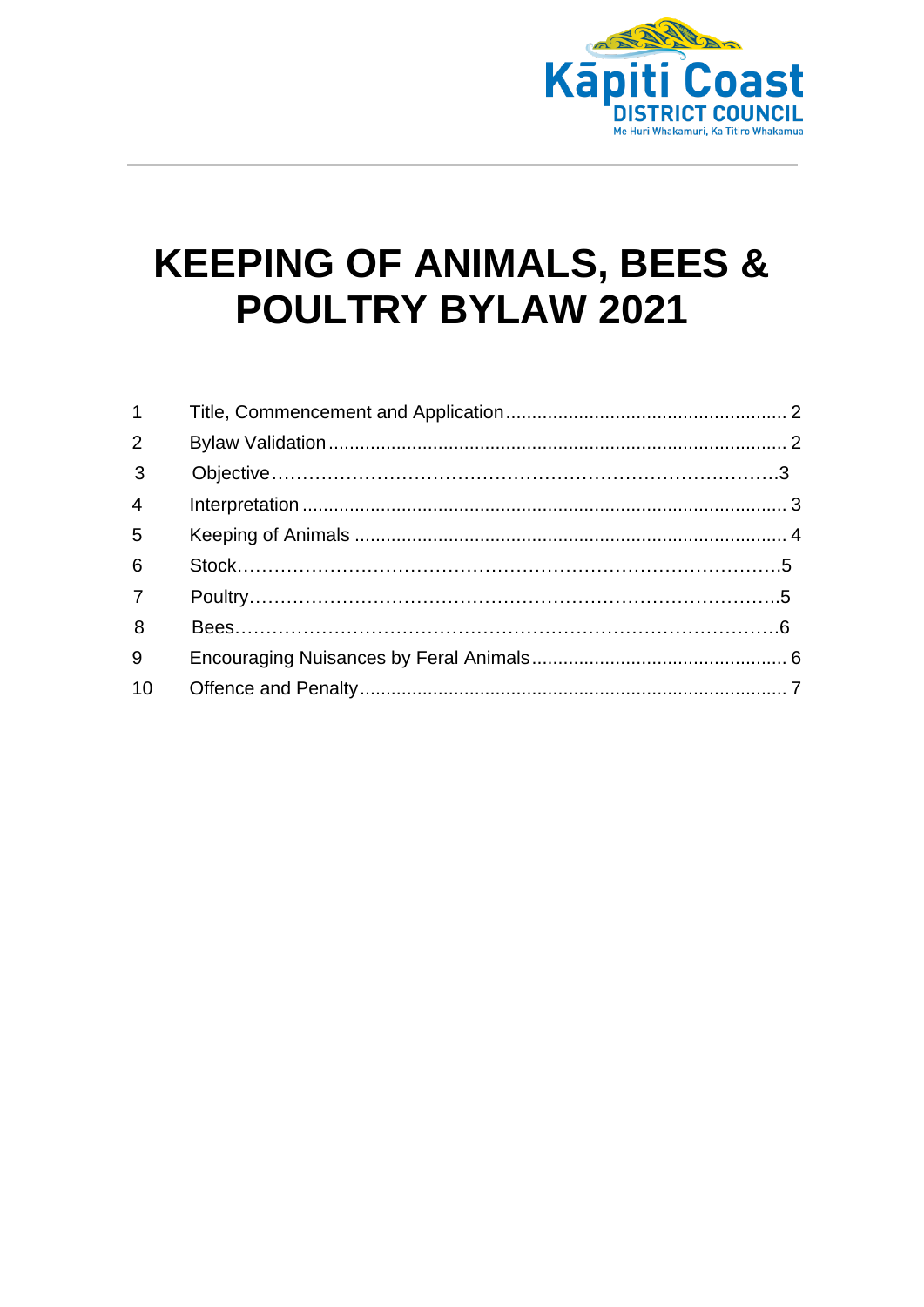## <span id="page-1-0"></span>**1 Title, Commencement and Application**

- 1.1 This Bylaw may be cited as the Kapiti Coast District Council Keeping of Animals, Bees & Poultry Bylaw 2021 and comes into force on 1 January 2022.
- 1.2 This Bylaw is made pursuant to sections 145 and 146(a)(v) of the Local Government Act 2002 and any other Act or Authority enabling the Council in that behalf.
- 1.3 This Bylaw applies to the Kapiti Coast District.

## <span id="page-1-1"></span>**2 Bylaw Validation**

- 2.1 The Kapiti Coast District Council Keeping of Animals, Bees & Poultry Bylaw 2021 was approved at a meeting of the Kapiti Coast District Council held on 30 September 2021 after completion of the Special Consultative Procedure.
- 2.2 The Common seal of the Kapiti Coast District Council was affixed, pursuant to a resolution of Council on 30 September 2021 in the presence of:

 $\lambda$   $\Lambda$   $\Lambda$ .

**K** Gurunathan **Mayor** 

Wayne Maxwell

**Chief Executive Officer** 

Holboniu



<span id="page-1-2"></span>Councillor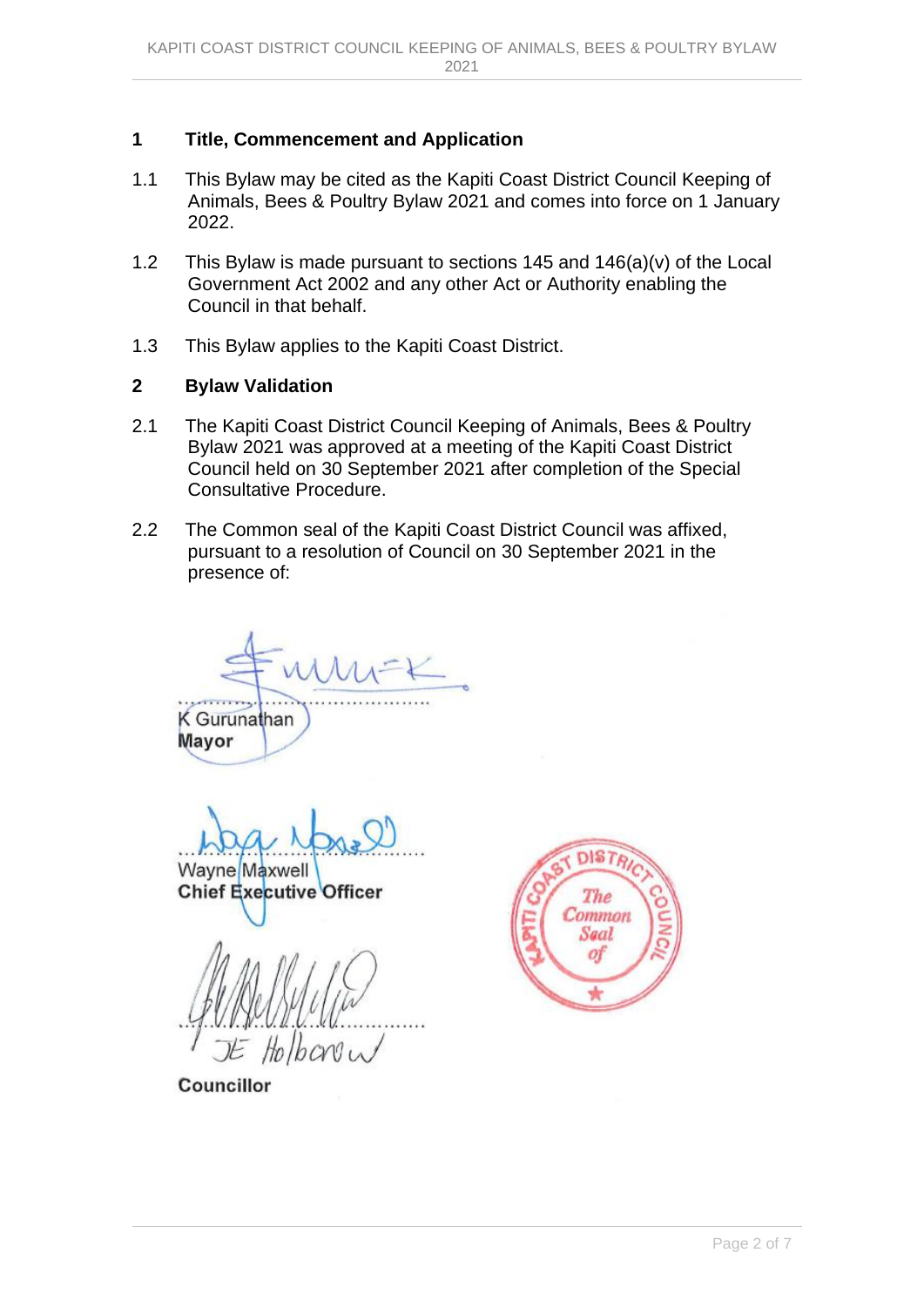# **3 Objective**

- 3.1 This Bylaw manages the keeping of animals, poultry and bees throughout the Kapiti Coast District to ensure this activity does not create a nuisance or become a threat to public health and safety. There are special controls on the keeping of animals, poultry, and bees, which have the potential to cause problems, particularly in urban areas.
- 3.2 Nothing in this Bylaw derogates from any provision of, or the necessity for compliance with:
	- i. the Animal Welfare Act 1999 or any Act passed in amendment or substitution thereof;
	- ii. any other applicable Acts of Parliament, regulations or rules;
	- iii. any other Council bylaws, District Plan requirements; and
	- iv. any other requirements imposed by either Greater Wellington Regional Council or Department of Conservation.

#### <span id="page-2-0"></span>**4 Interpretation**

4.1 In this Bylaw, unless the context requires otherwise:

| <b>Animal</b>                         | means any live member of the animal kingdom (excluding dogs)<br>that is a mammal, a bird or any other member of the animal<br>kingdom which is declared from time to time by the Governor-<br>General, by Order in Council, to be an animal for the purposes of<br>the Animal Welfare Act 1999.               |
|---------------------------------------|---------------------------------------------------------------------------------------------------------------------------------------------------------------------------------------------------------------------------------------------------------------------------------------------------------------|
| <b>Authorised</b><br><b>Officer</b>   | means any person authorised by the Council to carry out any of the<br>duties provided for under this bylaw or any Council bylaw; and<br>(a) includes any Council Enforcement Officer; and<br>(b) includes any agent licensed by Council to carry out a duty or<br>operate a public place on Council's behalf. |
| <b>Aviary</b>                         | means a fixed, permanent structure designed for the keeping of<br>cage birds and excludes any structure used to house poultry.                                                                                                                                                                                |
| <b>Bird</b>                           | means any live domesticated bird including, but not limited to:<br>pigeon, parrot, budgerigar, canary, dove.                                                                                                                                                                                                  |
| <b>Circus Animal</b>                  | means any domestic or non-domestic, including exotic, animal kept<br>in a circus for the purpose of public exhibition or performance.                                                                                                                                                                         |
| <b>Council</b>                        | means the Kāpiti Coast District Council, or an officer authorised to<br>exercise the authority of the Council.                                                                                                                                                                                                |
| <b>Enforcement</b><br><b>Officer</b>  | means any person appointed by the Council to enforce the<br>provisions of any Council Bylaw and who holds a warrant under<br>section 177 of the Local Government Act 2002 or an appropriate<br>section of any other Act                                                                                       |
| <b>Feral Animals</b>                  | means an animal in a wild state, but descended from domesticated<br>species.                                                                                                                                                                                                                                  |
| <b>Granting of</b><br><b>Licences</b> | an application for a licence must:<br>be made in writing on the appropriate form provided by the<br>(a)<br>Council (if any);<br>contain all the required information; and<br>(b)<br>be lodged with the appropriate application fee (if any)<br>(c)                                                            |
|                                       |                                                                                                                                                                                                                                                                                                               |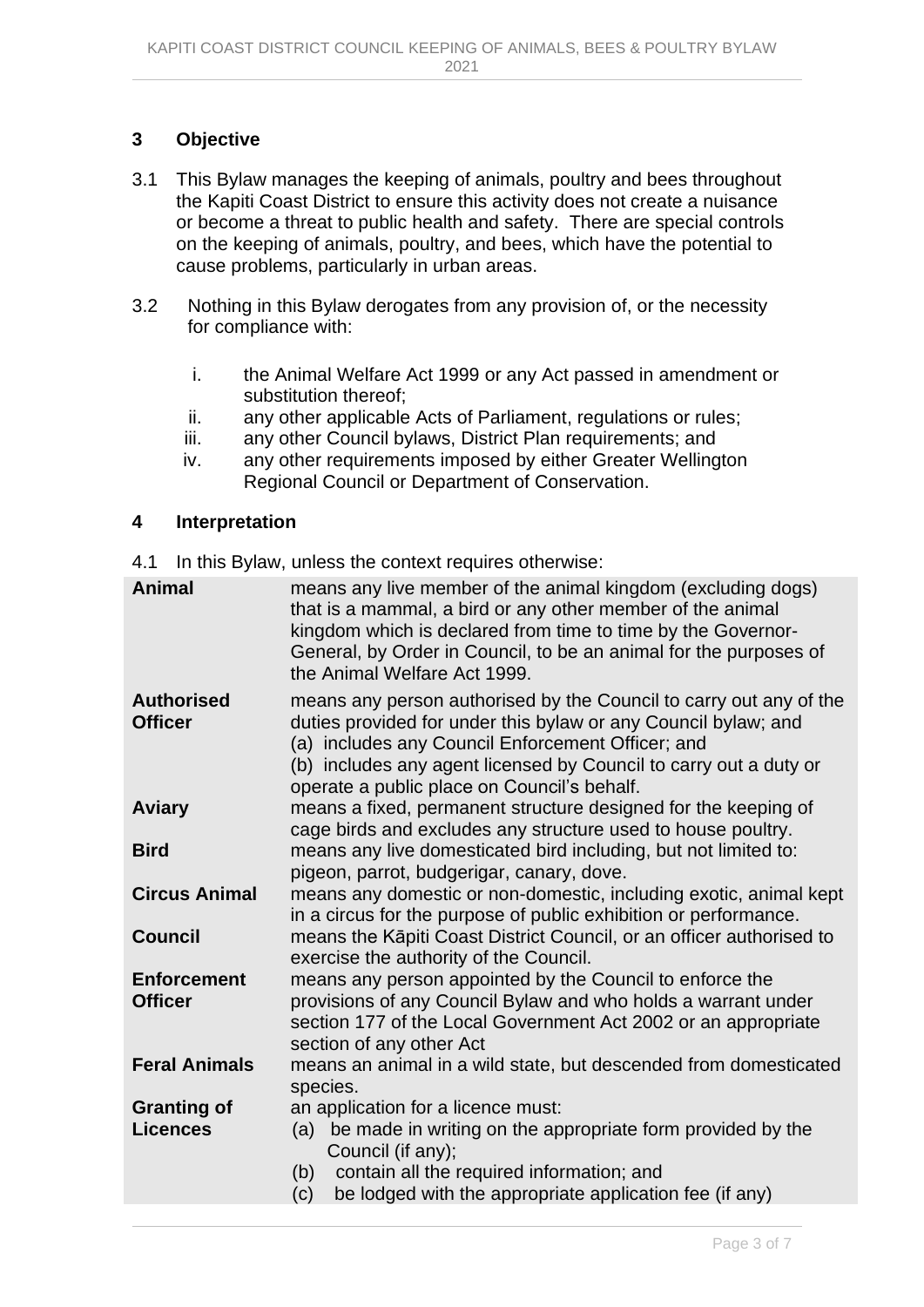| <b>Keeping</b>                   | means:<br>(a) in respect of all animals, the keeping of one or more of the<br>species concerned and includes their young; and<br>in respect of bees, the keeping of one or more occupied hives.<br>(b)                                                         |
|----------------------------------|----------------------------------------------------------------------------------------------------------------------------------------------------------------------------------------------------------------------------------------------------------------|
| <b>Nuisance</b>                  | means unreasonable interference with the peace, comfort, or<br>convenience of a person, whether by way of excessive noise, or<br>offensive odours, or as defined under the Health Act 1956.                                                                    |
| <b>Offence</b><br><b>Poultry</b> | means a breach of this Bylaw.<br>means any live domesticated or farmed bird usually kept for its<br>utility such as meat and eggs. It includes, but is not limited to: fowl,<br>goose, duck, turkey, peacock (including peafowl), pheasant, ostrich<br>or emu. |
| <b>Poultry Coop</b>              | means a structure suitable for containing poultry that consists of a<br>rainproof roof, a properly graded floor of concrete, timber or other<br>appropriate material with a suitably enclosed run attached.                                                    |
| <b>Public Place</b>              | means every thoroughfare of a public nature or open to or used by<br>the public as of right, and, every park, reserve, beach, riverbed,<br>place of public resort or place to which the public has access.                                                     |
| <b>Rooster</b>                   | means an adult male chicken.                                                                                                                                                                                                                                   |
| <b>Slaughter</b>                 | means the killing of animals for food and does not include<br>euthanizing animals for welfare purposes.                                                                                                                                                        |
| <b>Stock</b>                     | shall include any horse, cattle, deer, donkey, sheep, pig, goat,<br>alpaca or llama.                                                                                                                                                                           |
| <b>Wild Animal</b>               | means an animal living in a wild state, that is not domesticated or<br>tamed, and normally living in a natural environment.                                                                                                                                    |
| <b>Urban Area</b>                | means any part of the District zoned for general residential,<br>industrial, or commercial and mixed use zone in the Kapiti Coast<br>District Plan.                                                                                                            |
|                                  |                                                                                                                                                                                                                                                                |

### <span id="page-3-0"></span>**5 Keeping of Animals**

- 5.1 No person shall:
	- (a) keep any animal which is or likely to be a nuisance or a threat to public health and safety; or
	- (b) keep any animal in conditions which are or are likely to be a nuisance or threat to public health or safety<sup>1</sup>; or
	- (c) keep, or allow any animal in a public place in a manner which is likely to be a nuisance or a threat to public health and safety; or
	- (d) slaughter an animal or dismember, handle, process or dispose of the carcass or remains of an animal on any property or premise so as to cause or be likely to cause a nuisance or threat to public health and safety.

<sup>1</sup> Every animal owner has a responsibility to treat and care for their animal/s humanely. The Council will report any breaches of the Animal Welfare Act 1999 to the SPCA, Police or MPI inspectors.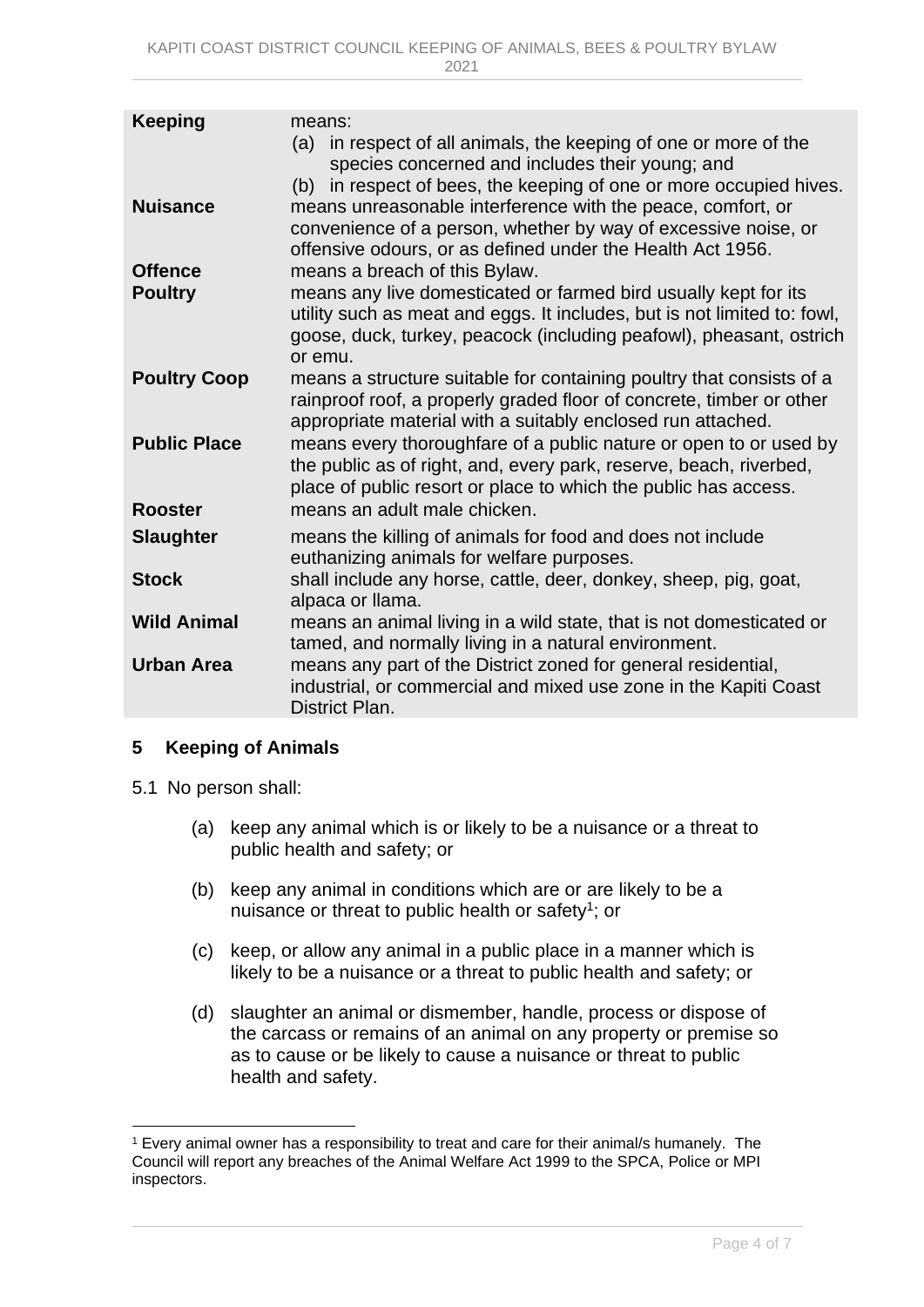Note: It is an offence under the Health Act 1956 to leave animals, or animal carcasses in a state where they are offensive or injurious to health. It is an offence under the Resource Management Act 1991 to discharge any contaminant into water unless authorised under the Act.

- 5.2 Where a private property owner wishes to permanently keep a wild animal on their property and/or a circus animal (other than those classified as stock or poultry), they shall apply for a licence from the Council and abide by any requirements specified on the licence to protect public health and safety.
- 5.3 No person shall site any building housing animals within 1 metre of property boundaries, or within a 4.5 metre set back of the front boundary. Note: Additional distance requirements are required for some animal types (i.e. stock and poultry) as identified in this Bylaw or the District Plan.

### <span id="page-4-0"></span>**6 Stock**

- 6.1 No owner or occupier of any land shall permit any stock to be kept or grazed thereon, unless such land is enclosed on all sides by a proper and adequate stock proof fence.
- 6.2 Every person being the owner or having the care of any stock shall keep and prevent the same from wandering or being at large without proper guidance on any public place.
- 6.3 No person shall use a public road frontage for the permanent grazing of stock unless the prior written approval of the Council is given. This approval shall be subject to such conditions as the Council may impose.
- 6.4 No person shall keep any pig or goat on any property in an urban area when the area is less than 2000 square metres in size, unless a licence granting an exemption to this rule has been provided by the Council<sup>2</sup>.
- 6.5 No person shall site a building housing pigs, pig swill or manure, closer than 50 metres from any dwelling or building used for the storage or sale of food for human consumption and no such building shall be within 20 metres of a property boundary.

# <span id="page-4-1"></span>**7 Poultry<sup>3</sup>**

7.1 A licence is required from the Council before any person can keep or allow to be kept within an urban area any rooster<sup>4</sup>.

<sup>2</sup> The keeping of pigs or goats in a "general residential zone" (as defined by Kapiti's District Plan) is a non-complying activity under the District Plan and requires a resource consent. <sup>3</sup> Kapiti's District Plan contains several separate provisions for birds which must be adhered to, including siting distances and aviary size requirements.

<sup>4</sup> Roosters in a "general residential zone" (as defined by Kapiti's District Plan) also require a resource consent.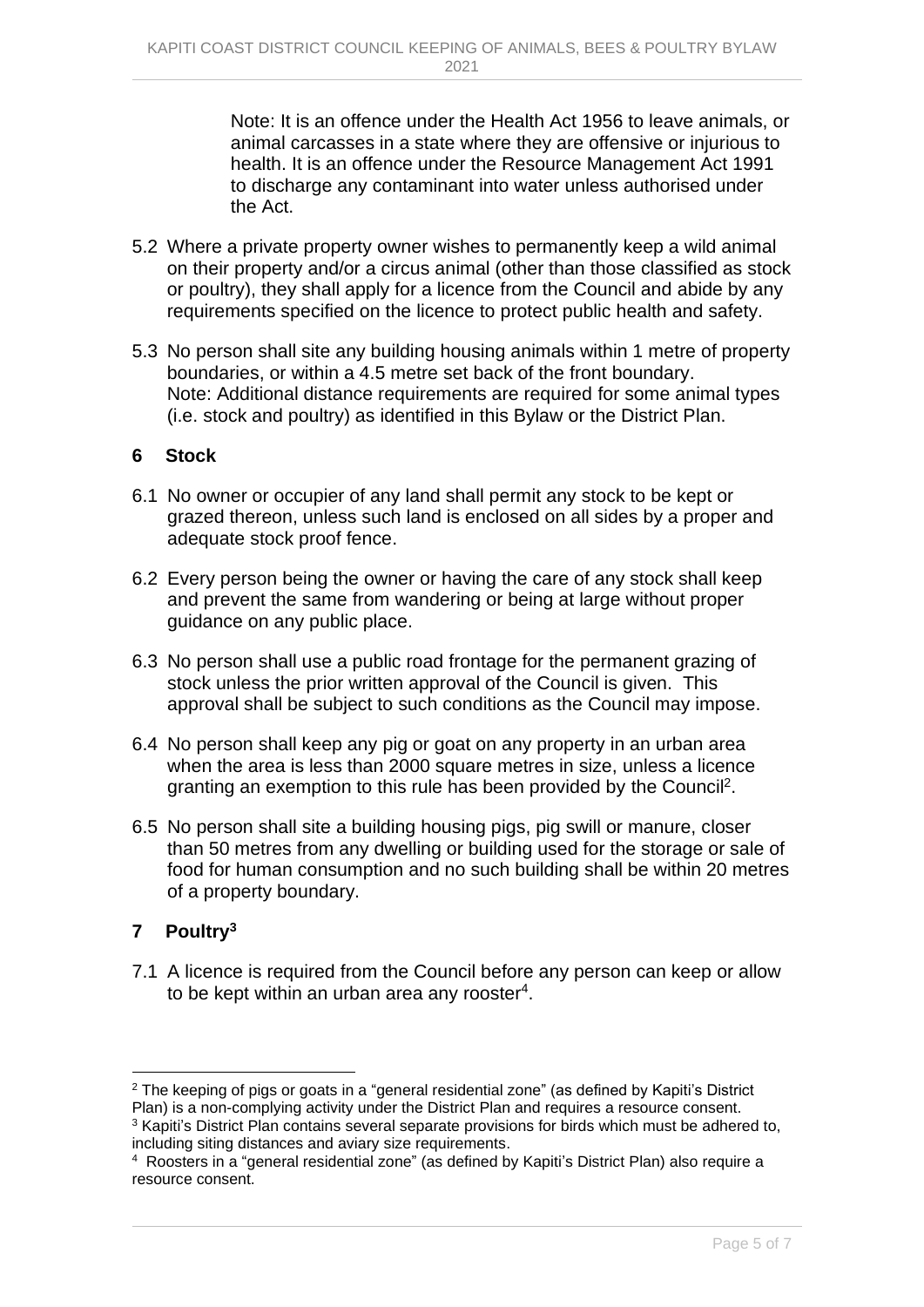- 7.2 A licence is required from the Council before any person can keep or allow to be kept within an urban area any peacock.
- 7.3 Every person being the owner or having the care of any poultry on any property shall keep and prevent the same from wandering beyond the property boundary.
- 7.4 No person shall site a poultry coop closer than 2 metres from any property boundary, dwelling or building where food is stored for human consumption, or within a 4.5 metre set back from the front boundary.
- 7.5 Every poultry coop of whatever size shall be suitably constructed so that poultry are confined within the poultry coop and associated run.
- 7.6 The size of each poultry coop and attached run must provide for the minimum standards as set out in the Layer Hens Code of Welfare issued under the Animal Welfare Act 1999<sup>5</sup>.
- 7.7 In an urban area the total number of poultry on any one urban premises shall not exceed 12 unless a licence for more has been granted by the Council.

#### <span id="page-5-0"></span>**8 Bees**

- 8.1 Persons wishing to keep bees in an urban area are required to obtain a license from the Council. A license will be given, if in the opinion of an Authorised Officer, the keeping of such bees is set up and carried out in such a way that it is unlikely to become a nuisance to any person or dangerous or injurious to health.
- 8.2 A license to keep bees may be revoked if the conditions for which the license was originally given are not being met, or nuisance complaints from two or more different adjoining property owners have been received.
- 8.3 All non-urban apiaries must be placed 10m or more from public places unless an exemption license has been granted by Council.

Note: All beekeepers have a legal requirement under the Biosecurity Act 1993 to register any apiary, within 30 days of placing beehives on that site, with The Management Agency. This is additional to the requirement to license your beehives with the Council.

### <span id="page-5-1"></span>**9 Encouraging Nuisances by Feral Animals**

9.1 No person shall provide sustenance, harbourage, or comfort to feral animals, so as to cause them to become a nuisance or health and safety risk to other persons.

<sup>5</sup> Some poultry types do not apply under the Layer Hens Code of Welfare and may have their own Code of Welfare. The Animal Welfare Act 1999 applies for all animals.